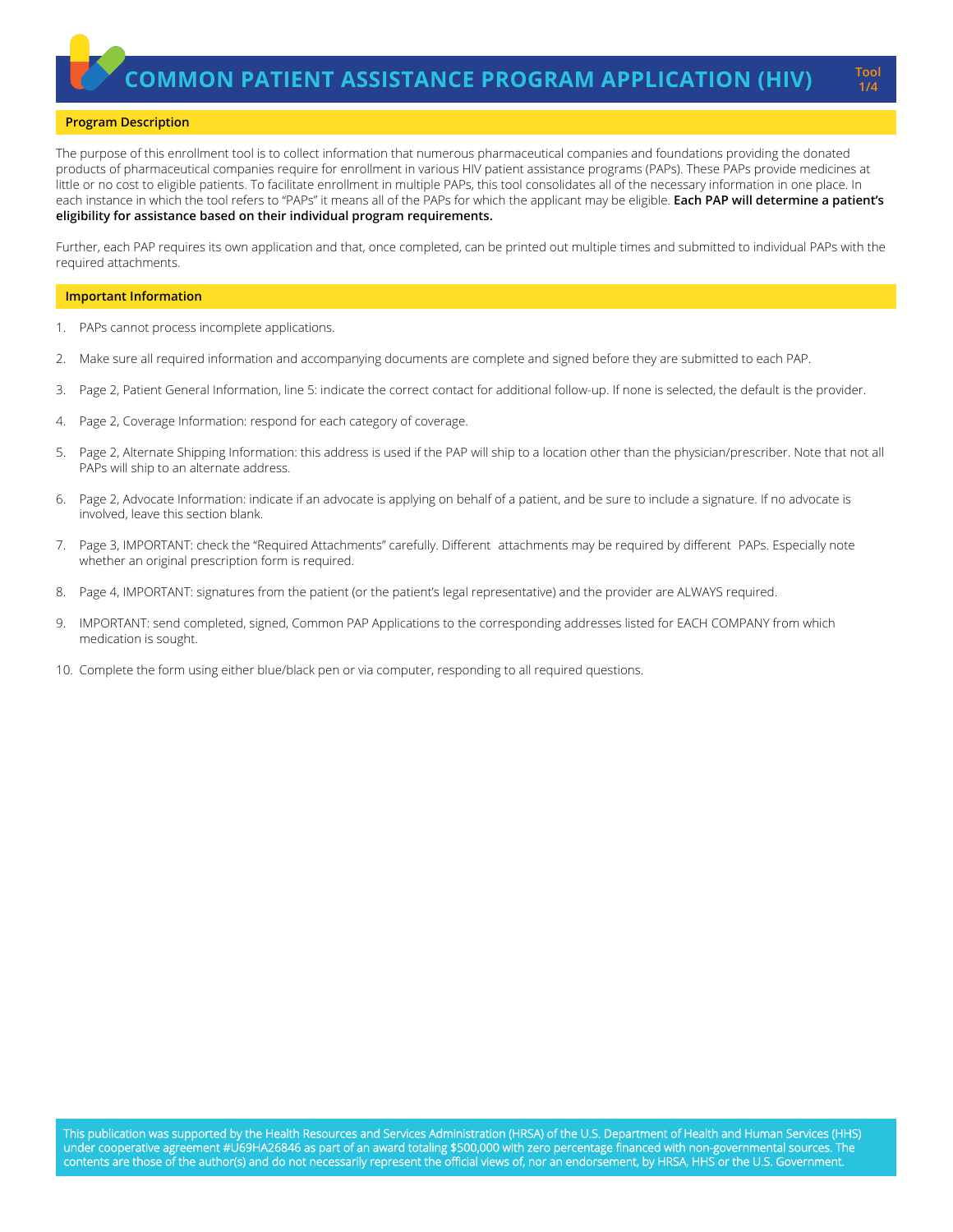# **COMMON PATIENT ASSISTANCE PROGRAM APPLICATION (HIV)**

**2/4**

| <b>Patient General Information</b>                                                                                                                                                                                 |                                                                                                                 |                                                                                                                       |                                                                                      |                                                                                                      |                                                                                                          |                       |
|--------------------------------------------------------------------------------------------------------------------------------------------------------------------------------------------------------------------|-----------------------------------------------------------------------------------------------------------------|-----------------------------------------------------------------------------------------------------------------------|--------------------------------------------------------------------------------------|------------------------------------------------------------------------------------------------------|----------------------------------------------------------------------------------------------------------|-----------------------|
|                                                                                                                                                                                                                    |                                                                                                                 |                                                                                                                       |                                                                                      |                                                                                                      |                                                                                                          |                       |
|                                                                                                                                                                                                                    |                                                                                                                 |                                                                                                                       |                                                                                      |                                                                                                      |                                                                                                          |                       |
|                                                                                                                                                                                                                    |                                                                                                                 |                                                                                                                       |                                                                                      |                                                                                                      |                                                                                                          |                       |
| Language: $\bigcirc$ English $\bigcirc$ Spanish $\bigcirc$ Other: ____________________________                                                                                                                     |                                                                                                                 |                                                                                                                       |                                                                                      | Gender: O M O F Date of birth:                                                                       |                                                                                                          |                       |
| U.S. Resident? ○ Yes ○ No                                                                                                                                                                                          |                                                                                                                 |                                                                                                                       |                                                                                      |                                                                                                      |                                                                                                          |                       |
| Number in Household: $\bigcirc$ 1 $\bigcirc$ 2 $\bigcirc$ 3 $\bigcirc$ 4 $\bigcirc$ 5 $\bigcirc$ 6 $\bigcirc$ 7 $\bigcirc$ 8 $\bigcirc$ 9                                                                          |                                                                                                                 |                                                                                                                       |                                                                                      | Current Annual Household Income: \$ __________________                                               |                                                                                                          |                       |
|                                                                                                                                                                                                                    |                                                                                                                 |                                                                                                                       |                                                                                      |                                                                                                      |                                                                                                          |                       |
| Coverage Information (check all that apply)                                                                                                                                                                        |                                                                                                                 |                                                                                                                       |                                                                                      |                                                                                                      |                                                                                                          |                       |
| AIDS Drug Assistance Program:<br>Medicaid:<br>Medicare:<br>Medicare Part D:<br>Private Insurance Drug Coverage:<br>If enrolled, Insurer Name: _____<br>Veterans Administration Health Benefits $\bigcirc$ Enrolled | $\bigcirc$ Enrolled<br>$\bigcirc$ Enrolled<br>$\bigcirc$ Enrolled<br>$\bigcirc$ Enrolled<br>$\bigcirc$ Enrolled | $O$ Denied<br>O Denied<br>$\bigcirc$ Denied<br>$\bigcap$ Denied<br>$\bigcirc$ Not Enrolled<br>$\bigcirc$ Not Eligible | $\bigcirc$ Pending<br>$\bigcirc$ Pending<br>$\bigcirc$ Pending<br>$\bigcirc$ Pending | $\bigcirc$ Not Applied<br>$\bigcirc$ Not Applied<br>$\bigcirc$ Not Applied<br>$\bigcirc$ Not Applied | $\bigcirc$ Not Eligible<br>$\bigcirc$ Not Eligible<br>$\bigcirc$ Not Eligible<br>$\bigcirc$ Not Eligible | $\bigcirc$ Waitlisted |
| Other:                                                                                                                                                                                                             |                                                                                                                 |                                                                                                                       |                                                                                      |                                                                                                      |                                                                                                          |                       |
| <b>Physician/Prescriber Information</b>                                                                                                                                                                            |                                                                                                                 |                                                                                                                       |                                                                                      |                                                                                                      |                                                                                                          |                       |
|                                                                                                                                                                                                                    |                                                                                                                 |                                                                                                                       |                                                                                      |                                                                                                      |                                                                                                          |                       |
|                                                                                                                                                                                                                    |                                                                                                                 |                                                                                                                       |                                                                                      |                                                                                                      |                                                                                                          |                       |
|                                                                                                                                                                                                                    |                                                                                                                 |                                                                                                                       |                                                                                      |                                                                                                      |                                                                                                          |                       |
|                                                                                                                                                                                                                    |                                                                                                                 |                                                                                                                       |                                                                                      |                                                                                                      |                                                                                                          |                       |
|                                                                                                                                                                                                                    |                                                                                                                 |                                                                                                                       |                                                                                      |                                                                                                      |                                                                                                          |                       |
| $DEA #:$ State License $#$ :                                                                                                                                                                                       |                                                                                                                 |                                                                                                                       |                                                                                      |                                                                                                      |                                                                                                          |                       |
| Alternate Shipping Information (some PAPs require medication to be shipped to physician/prescriber while others will ship to the patient's alternate shipping address of choice)                                   |                                                                                                                 |                                                                                                                       |                                                                                      |                                                                                                      |                                                                                                          |                       |
|                                                                                                                                                                                                                    |                                                                                                                 |                                                                                                                       |                                                                                      |                                                                                                      |                                                                                                          |                       |
|                                                                                                                                                                                                                    |                                                                                                                 |                                                                                                                       |                                                                                      |                                                                                                      |                                                                                                          |                       |
|                                                                                                                                                                                                                    |                                                                                                                 |                                                                                                                       |                                                                                      |                                                                                                      |                                                                                                          |                       |
|                                                                                                                                                                                                                    |                                                                                                                 |                                                                                                                       |                                                                                      |                                                                                                      |                                                                                                          |                       |
| Advocate Information (if applying on behalf of patient)                                                                                                                                                            |                                                                                                                 |                                                                                                                       |                                                                                      |                                                                                                      |                                                                                                          |                       |
|                                                                                                                                                                                                                    |                                                                                                                 |                                                                                                                       |                                                                                      |                                                                                                      |                                                                                                          |                       |
|                                                                                                                                                                                                                    |                                                                                                                 |                                                                                                                       |                                                                                      |                                                                                                      |                                                                                                          |                       |
|                                                                                                                                                                                                                    |                                                                                                                 |                                                                                                                       |                                                                                      |                                                                                                      |                                                                                                          |                       |
|                                                                                                                                                                                                                    |                                                                                                                 |                                                                                                                       |                                                                                      |                                                                                                      |                                                                                                          |                       |
|                                                                                                                                                                                                                    |                                                                                                                 |                                                                                                                       |                                                                                      |                                                                                                      |                                                                                                          |                       |
| Advocate Signature                                                                                                                                                                                                 |                                                                                                                 |                                                                                                                       |                                                                                      |                                                                                                      | Date                                                                                                     |                       |
| <b>Dieses cend general feedback and questions on the Common Patient Assistant Program Annication form to common PAPform@nastad org</b>                                                                             |                                                                                                                 |                                                                                                                       |                                                                                      |                                                                                                      |                                                                                                          |                       |

**Please send general feedback and questions on the Common Patient Assistant Program Application form to commonPAPform@nastad.org. For any questions about eligibility and status of a submitted application, please contact the corresponding company**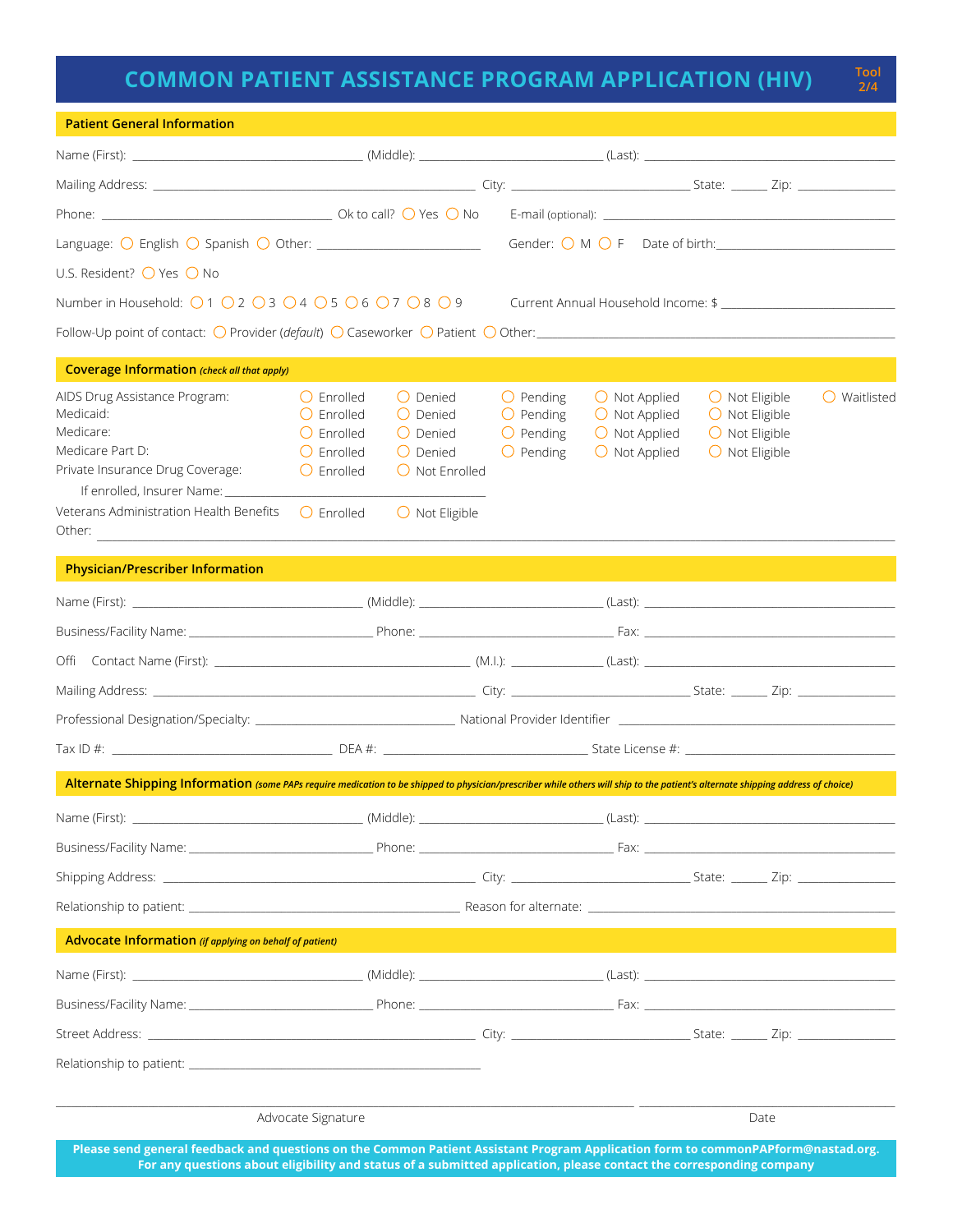# **COMMON PATIENT ASSISTANCE PROGRAM APPLICATION (HIV) Tool**

**3/4**

| IMPORTANT: Send completed, signed, Common PAP Applications to the corresponding addresses listed for EACH COMPANY from which medication is sought.                                                                                                                                                                                                                                                                                                                                                                                                                                                                                                                                                                  |                                                                                                                                                                                                                                                                                                                                                                                                                                                                                                                                                                                                       |                                                                                                                                                                                                                                                                                                      |  |
|---------------------------------------------------------------------------------------------------------------------------------------------------------------------------------------------------------------------------------------------------------------------------------------------------------------------------------------------------------------------------------------------------------------------------------------------------------------------------------------------------------------------------------------------------------------------------------------------------------------------------------------------------------------------------------------------------------------------|-------------------------------------------------------------------------------------------------------------------------------------------------------------------------------------------------------------------------------------------------------------------------------------------------------------------------------------------------------------------------------------------------------------------------------------------------------------------------------------------------------------------------------------------------------------------------------------------------------|------------------------------------------------------------------------------------------------------------------------------------------------------------------------------------------------------------------------------------------------------------------------------------------------------|--|
| <b>AbbVie Patient Assistance Foundation</b><br>P.O. Box 270, Somerville, NJ 08876 - Phone: 800-222-6885 Fax: 866-483-1305                                                                                                                                                                                                                                                                                                                                                                                                                                                                                                                                                                                           | *If there is a need for an urgent delivery of medication, the<br>health care provider should call the program directly to                                                                                                                                                                                                                                                                                                                                                                                                                                                                             | App. submitted via $\bigcirc$ Fax $\bigcirc$ Mail                                                                                                                                                                                                                                                    |  |
| Kaletra® (Iopinavir/ritonavir)                                                                                                                                                                                                                                                                                                                                                                                                                                                                                                                                                                                                                                                                                      | discuss options.<br>** Original "ink" signature required to complete enrollment.                                                                                                                                                                                                                                                                                                                                                                                                                                                                                                                      | $\bigcirc$ Ship to Physician                                                                                                                                                                                                                                                                         |  |
| $\Box$ Norvir <sup>®</sup> (ritonavir)                                                                                                                                                                                                                                                                                                                                                                                                                                                                                                                                                                                                                                                                              | No stamped signatures are accepted.                                                                                                                                                                                                                                                                                                                                                                                                                                                                                                                                                                   | Attachment Reg.: 6; If insured but<br>cannot affor treatment: 4 & 5                                                                                                                                                                                                                                  |  |
| Boehringer Ingelheim Cares Foundation Inc.<br>Patient Assistance Program c/o Express Scripts SDS, Inc.                                                                                                                                                                                                                                                                                                                                                                                                                                                                                                                                                                                                              | *Once an application is received, the patient can expect to<br>receive medicine within 48 hours.                                                                                                                                                                                                                                                                                                                                                                                                                                                                                                      | App. submitted via $\bigcirc$ Fax $\bigcirc$ Mail                                                                                                                                                                                                                                                    |  |
| P.O. Box 66745, St. Louis, MO 63166 - Phone: 800-556-8317 Fax: 866-851-2827<br>$\Box$ Aptivus <sup>®</sup> (tipranavir)                                                                                                                                                                                                                                                                                                                                                                                                                                                                                                                                                                                             | ** Original "ink" signature required to complete enrollment.<br>No stamped signatures are accepted.                                                                                                                                                                                                                                                                                                                                                                                                                                                                                                   | $\bigcirc$ Ship to Physician                                                                                                                                                                                                                                                                         |  |
| $\Box$ Viramune XR® (nevirapine)                                                                                                                                                                                                                                                                                                                                                                                                                                                                                                                                                                                                                                                                                    |                                                                                                                                                                                                                                                                                                                                                                                                                                                                                                                                                                                                       | Attachment Reg.: 2; 5 if Part D<br>enrollee                                                                                                                                                                                                                                                          |  |
| Bristol-Myers Squibb: BMS3assist Program<br>P.O. Box 221430, Charlotte, NC 28222-1430 - Phone: 888-281-8981 Fax: 888-281-8985<br>$\Box$ Evotaz <sup>®</sup> (atazanavir/cobicistat)<br>Reyataz® (atazanavir sulfate)<br>$\Box$ Sustiva® (efavirenz)                                                                                                                                                                                                                                                                                                                                                                                                                                                                 | *Original "ink" signature required to complete enrollment.<br>No stamped signatures are accepted.                                                                                                                                                                                                                                                                                                                                                                                                                                                                                                     | App. submitted via $\bigcirc$ Fax $\bigcirc$ Mail<br>Applications submitted via fax MUST<br>be from a physician's offi with a<br>cover note.                                                                                                                                                         |  |
|                                                                                                                                                                                                                                                                                                                                                                                                                                                                                                                                                                                                                                                                                                                     |                                                                                                                                                                                                                                                                                                                                                                                                                                                                                                                                                                                                       | Attachment Req.: 1, 2 or 3; 4, 5 & 6                                                                                                                                                                                                                                                                 |  |
| Gilead Advancing Access: Reimbursement Solutions for Patients in Need<br>P.O. Box 13185, La Jolla, CA 92039 - Phone: 800-226-2056 Fax: 800-216-6857                                                                                                                                                                                                                                                                                                                                                                                                                                                                                                                                                                 | *Immediate access is available for all products. Patients that are<br>pre-screened and determined to be eligible for the program                                                                                                                                                                                                                                                                                                                                                                                                                                                                      | App. submitted via $\bigcirc$ Fax $\bigcirc$ Mail                                                                                                                                                                                                                                                    |  |
| Atripla® (efavirenz/emtricitabine/tenofovir disoproxil fumarate)<br>Biktarvy® (bictegravir/emtricitabine/tenofovir alafenamide)<br>□ Complera® (emtricitabine/rilpivirine/tenofovir disoproxil fumarate)<br>Descovy® (Emtricitabine, Tenofovir Alafenamide)<br>$\Box$ Emtriva® (emtricitabine)<br>$\Box$ Emtriva Oral Solution <sup>®</sup> (emtricitabine oral solution)<br>Genvoya® (elvitegravir, cobicistat, emtricitabine, and tenofovir alafenamide)<br>□ Odefsey® (emtricitabine/rilpivirine/tenofovir alafenamide)<br>□ Stribild™ (elvitegravir/cobicistat/emtricitabine/tenofovir disoproxil fumarate)<br>$\Box$ Truvada® (emtricitabine and tenofovir disoproxil fumarate)<br>$\Box$ Tybost® (cobicistat) | may receive a voucher for the immediate pick-up of a 30-day<br>supply at the pharmacy of their choice.<br>** Original "ink" signature required to complete enrollment.<br>No stamped signatures are accepted.                                                                                                                                                                                                                                                                                                                                                                                         | Attachment Reg.: 1, 2 or 3; 4 & 5                                                                                                                                                                                                                                                                    |  |
| Johnson & Johnson Patient Assistance Foundation, Inc.<br>P.O. Box 42796, Cincinnati, OH 45242 - Phone: 800-652-6227 Fax: 888-526-5168                                                                                                                                                                                                                                                                                                                                                                                                                                                                                                                                                                               | *Immediate access is available through the use of pharmacy<br>card. At the request of the physician, a pharmacy card number                                                                                                                                                                                                                                                                                                                                                                                                                                                                           | App. submitted via $\bigcirc$ Fax $\bigcirc$ Mail                                                                                                                                                                                                                                                    |  |
| $\Box$ Edurant <sup>®</sup> (rilpivirine)<br>$\Box$ Is the patient currently taking?<br>$\Box$ Intelence <sup>®</sup> (etravirine)<br>$\Box$ Is the patient currently taking?<br>$\Box$ Prezista® (darunavirc)<br>$\Box$ Is the patient currently taking?<br>$\Box$ Prezcobix <sup>®</sup> (darunavir/cobicistat)<br>$\Box$ Is the patient currently taking?<br>Symtuza® (darunavir/cobicistat/<br>emtricitabine/tenofovir alafenamide) $\Box$ Is the patient currently taking?                                                                                                                                                                                                                                     | will be provided to the patient ONLY, immediately upon<br>eligibility/approval. He/she can then go to the pharmacy with a<br>valid prescription to pick up their medicine.<br>** Original "ink" signature required to complete enrollment.<br>No stamped signatures are accepted.                                                                                                                                                                                                                                                                                                                     | O Pharmacy Card<br>Attachment Reg: 2, 4, 5 (if Part D<br>enrollee) & 6                                                                                                                                                                                                                               |  |
| <b>Merck Patient Assistance</b><br>P.O. Box 690, Horsham, PA 19044-9926 - Phone: 800-727-5400 Fax: 915-849-1037                                                                                                                                                                                                                                                                                                                                                                                                                                                                                                                                                                                                     | *Once a completed application is received, eligible patients can                                                                                                                                                                                                                                                                                                                                                                                                                                                                                                                                      | Enrollment form submitted via:                                                                                                                                                                                                                                                                       |  |
| □ Delstrigo <sup>™</sup> (doravirine/lamivudine/tenofovir disoproxil fumarate)<br>$\Box$ Isentress® HD (raltegravir)                                                                                                                                                                                                                                                                                                                                                                                                                                                                                                                                                                                                | expect to receive medicine within 24 hours.<br>**Merck requires both original "ink" signed enrollment tool and<br>"ink" signed doctor prescription. No copies or stamps are                                                                                                                                                                                                                                                                                                                                                                                                                           | O Fax O Mail<br>$\bigcirc$ Ship to Provider<br>$\bigcirc$ Ship to Patient                                                                                                                                                                                                                            |  |
| $\Box$ Isentress® (raltegravir)<br>□ Pifeltro™ (doravirine)                                                                                                                                                                                                                                                                                                                                                                                                                                                                                                                                                                                                                                                         | accepted. If the tool is started by fax, the patient must follow up<br>by mailing in the original enrollment process and prescription.                                                                                                                                                                                                                                                                                                                                                                                                                                                                | Attachment Req.: 6 & 7                                                                                                                                                                                                                                                                               |  |
|                                                                                                                                                                                                                                                                                                                                                                                                                                                                                                                                                                                                                                                                                                                     | *** This Program does not accept an advocate signature on<br>behalf of the patient.                                                                                                                                                                                                                                                                                                                                                                                                                                                                                                                   | *Faxed applications still require a<br>follow up hard copy with signature to<br>be mailed.                                                                                                                                                                                                           |  |
| THERA Patient Support™<br>P.O. Box 390, Somerville, NJ 08876 - Phone: 833-238-4372 Fax: 855-836-3069                                                                                                                                                                                                                                                                                                                                                                                                                                                                                                                                                                                                                | *PAP enrollment requires submission of Trogarzo Enrollment<br>Form (available at www.trogarzo.com) with completed CPAPA.<br>Attachments and original "ink" signature required to complete                                                                                                                                                                                                                                                                                                                                                                                                             | App. submitted via $\bigcirc$ Fax $\bigcirc$ Mail                                                                                                                                                                                                                                                    |  |
| □ Trogarzo <sup>™</sup> (ibalizumab-uiyk)<br>Prescription type: $\Box$ New $\Box$ Continuing Therapy $\Box$ Restart                                                                                                                                                                                                                                                                                                                                                                                                                                                                                                                                                                                                 | enrollment.                                                                                                                                                                                                                                                                                                                                                                                                                                                                                                                                                                                           | Attachment Req.: 1, 2, or 3; 6, 7, 8 & 9                                                                                                                                                                                                                                                             |  |
| ViiV Healthcare Patient Assistance Program<br>P.O. Box 220100, Charlotte, NC 28222-0100 - Website: http://www.viivconnect.com<br>Phone: 1-844-588-3288 (toll-free number) Fax: 1-844-208-7676<br>□ Combivir <sup>®</sup> (lamivudine/zidovudine)<br>Epivir <sup>®</sup> (lamivudine)<br>$\Box$ Epzicom® (abacavir sulfate and lamivudine)<br>$\Box$ Juluca® (dolutegravir/rilpivirine)                                                                                                                                                                                                                                                                                                                              | *In order for the patient or Patient Representative to receive<br>ViiV Healthcare medication by mail, ViiVConnect must receive a<br>completed and signed enrollment form and signed prescription.<br>Medicare Part D PAP applicants must also send proof of Part D<br>enrollment and proof of spend for \$600 or more on out-of-<br>pocket prescription expenses during the current calendar year.<br>NOTE: Faxed prescriptions are only valid if faxed directly from a<br>physician's office and accompanied by a fax cover sheet.<br>** Patients who need same-day retail pharmacy access to a ViiV | App. submitted via $\bigcirc$ Fax $\bigcirc$ Mail<br>$\bigcirc$ Phone<br>O ViiVConnect Portal<br>$\bigcirc$ Pharmacy Pick-Up                                                                                                                                                                         |  |
| Lexiva® (fosamprenavir calcium)<br>Retrovir <sup>®</sup> (zidovudine)<br>$\Box$ Rukobia® (fostemsavir)<br>Selzentry® (maraviroc)<br>$\Box$ Tivicay® (dolutegravir)<br>Triumez <sup>®</sup> (abacavir/dolutegravir /lamivudine)<br>$\Box$ Trizivir® (abacavir sulfate, lamivudine, and zidovudine)<br>Viracept® (nelfinavi mesylate)<br>$\Box$ Ziagen® (abacavir sulfate)                                                                                                                                                                                                                                                                                                                                            | prescription must be enrolled by a Patient Representative<br>phone call to ViiVConnect. A Patient Representative may also<br>help patients apply to ViiVConnect through the ViiVConnect<br>Provider Portal, by fax or by mail if the patient does not require<br>same-day access to their prescription.                                                                                                                                                                                                                                                                                               | Required attachments: 4, 5, 6 and 7.<br>Income documentation such as tax<br>forms are not required to confir<br>eligibility, as the program completes<br>an online validation of the patient's<br>income. The program will reach out<br>when circumstances require proof of<br>income documentation. |  |

ATTACHMENTS: *(requirements vary by program)* 1. Copy of recent paystub 2. Copy of first page of most recent Federal income tax return 3. Copy of social security check or awards letter<br>4. Copy of both sides of insurance c